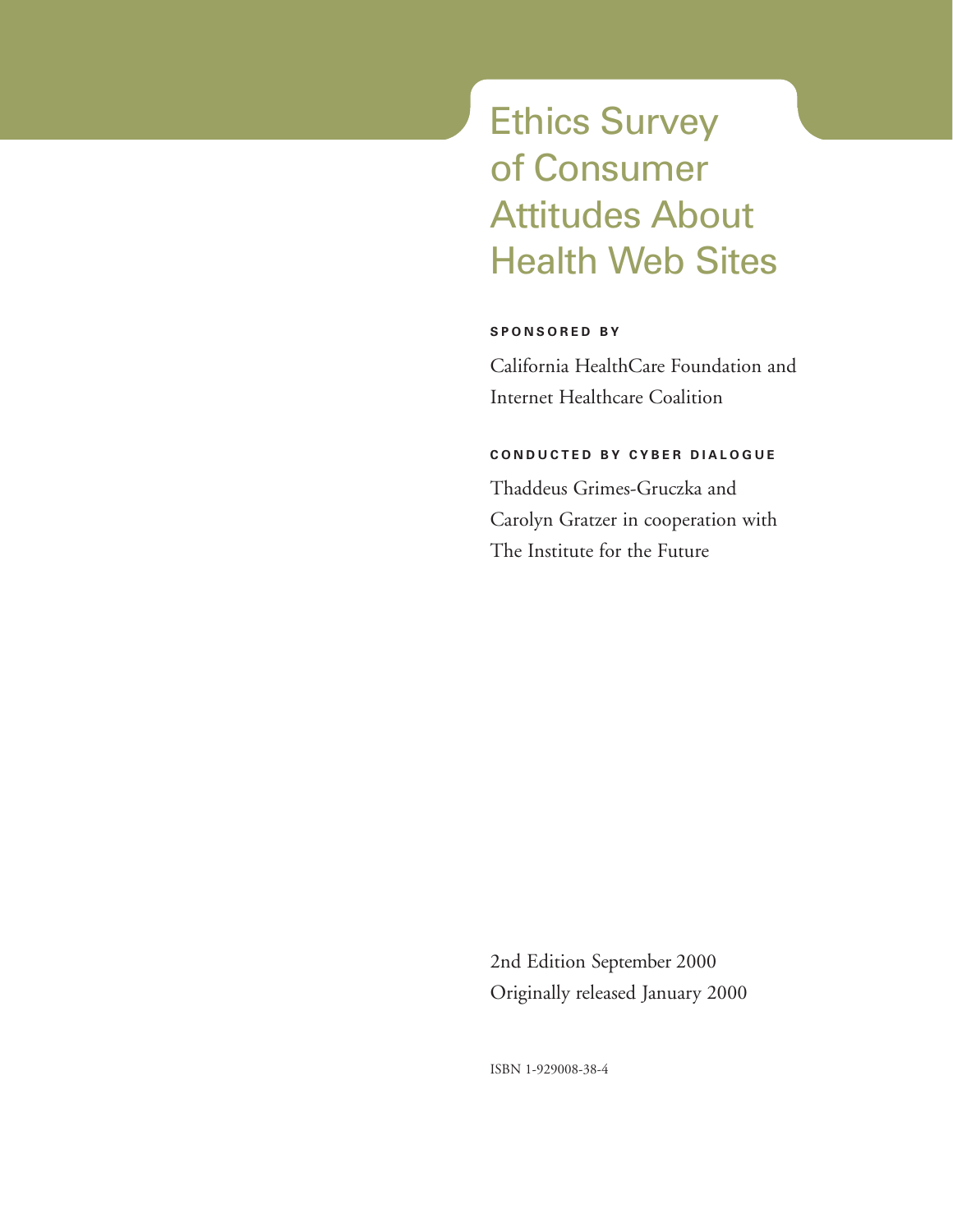#### **ACKNOWLEDGMENTS**

#### **Institute for the Future**

The survey instrument was developed under the direction of the Institute for the Future, a nonprofit research and consulting firm dedicated to understanding technological, environmental, and societal changes and their long-term consequences. IFTF can be found on the Web at **www.iftf.org**.

We would like to acknowledge the participation of individuals whose expertise was invaluable to that process: Mary Cain, Director, Institute for the Future; Janlori Goldman, JD, Director, Health Privacy Project at Georgetown University; Zoe Hudson, Senior Policy Analyst, Health Privacy Project at Georgetown University; Sam Karp, Chief Information Officer, California HealthCare Foundation; Robert Mittman, Director, Institute for the Future; Jane Sarasohn-Kahn, Research Affiliate, Institute for the Future; Denise Silber, Internet Healthcare Coalition; and Jennifer Wayne-Doppke, Research Affiliate, Institute for the Future.

#### **Cyber Dialogue**

We also would like to thank these individuals at Cyber Dialogue who were instrumental in the conduct and analysis of this research: Joe L. Farris II, Account Executive; Kevin Mabley, Director of Research; Thomas E. Miller, Vice President; Julie Anne Rodriguez, Analyst; David Stein, Publisher; Luis Torroella, Associate Director; and Cathlin Tully, Analyst.

#### **Internet Healthcare Coalition**

The Internet Healthcare Coalition is a nonprofit, nonpartisan organization dedicated to identifying and promoting quality healthcare resources on the Internet. IHC's goal is to help healthcare consumers and professionals stay informed about the evolving issues relating to the quality of Internet health resources and information. IHC can be found on the Web at **www.ihealthcoalition.org**.

Additional copies of this report can be obtained by calling the California HealthCare Foundation's publications line at (510) 587-3199. The report is also available as a PDF at **ehealth.chcf.org**.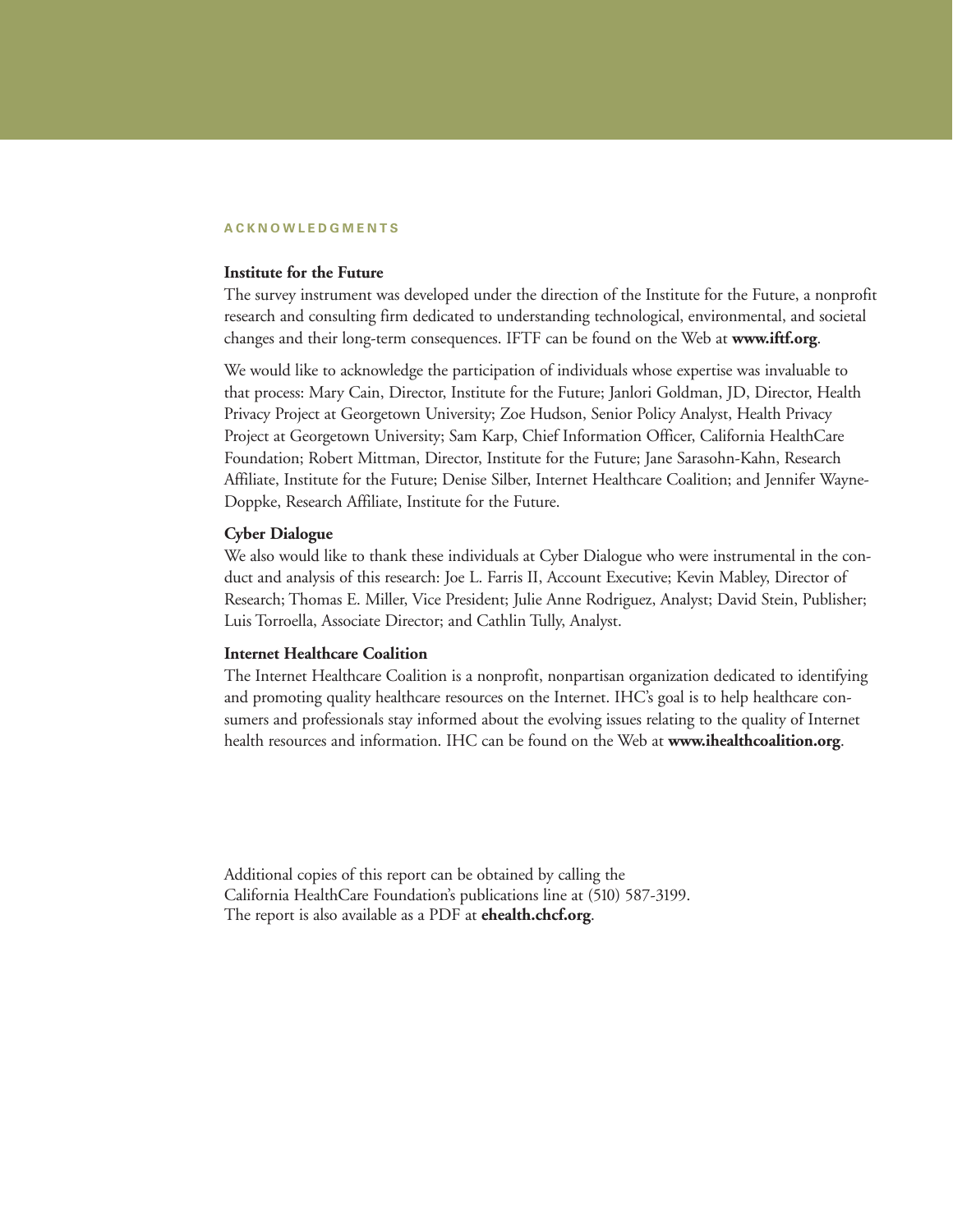# **Contents**

*e* **Health Reports**

|     | <b>METHODOLOGY</b>                                                                                                      | 5  |
|-----|-------------------------------------------------------------------------------------------------------------------------|----|
|     | <b>INTRODUCTION</b>                                                                                                     | 6  |
|     | <b>FINDINGS</b>                                                                                                         | 7  |
| Ι.  | <b>GENERAL CONCERNS ABOUT PRIVACY</b><br>PERMEATE SOCIETY AND THE INTERNET<br>COMPOUNDS MANY OF THOSE FEARS             | 7  |
| Н.  | HALF OF INTERNET USERS CONCERNED<br>ABOUT POTENTIAL FOR INVASION OF<br>PRIVACY OF PERSONAL HEALTH<br><b>INFORMATION</b> | 8  |
|     | III. BALANCING PRIVACY AND<br>PERSONALIZATION                                                                           | 9  |
| IV. | TRACKING WITH COOKIES:<br>THE NEED FOR CONTINUING EDUCATION                                                             | 11 |
| V.  | <b>HEALTH NON-SEEKERS:</b><br><b>BARRIERS AND OPPORTUNITIES</b>                                                         | 12 |
| VI. | INFLUENCE OF SITE SPONSORSHIP<br>AND E-COMMERCE ON INFORMATION<br><b>SHARING</b>                                        | 12 |
|     | VII. DIVERGENT OPINIONS ABOUT SPECIFIC<br><b>ONLINE OFFERINGS</b>                                                       | 14 |
|     | VIII. DRIVERS OF INCREASED TRUST AND<br>POSITIVE OPINION CHANGE                                                         | 16 |
|     | IX. WHO IS MINDING THE STORE?<br>WHO SHOULD?                                                                            | 18 |
|     | <b>CONCLUSION</b>                                                                                                       | 20 |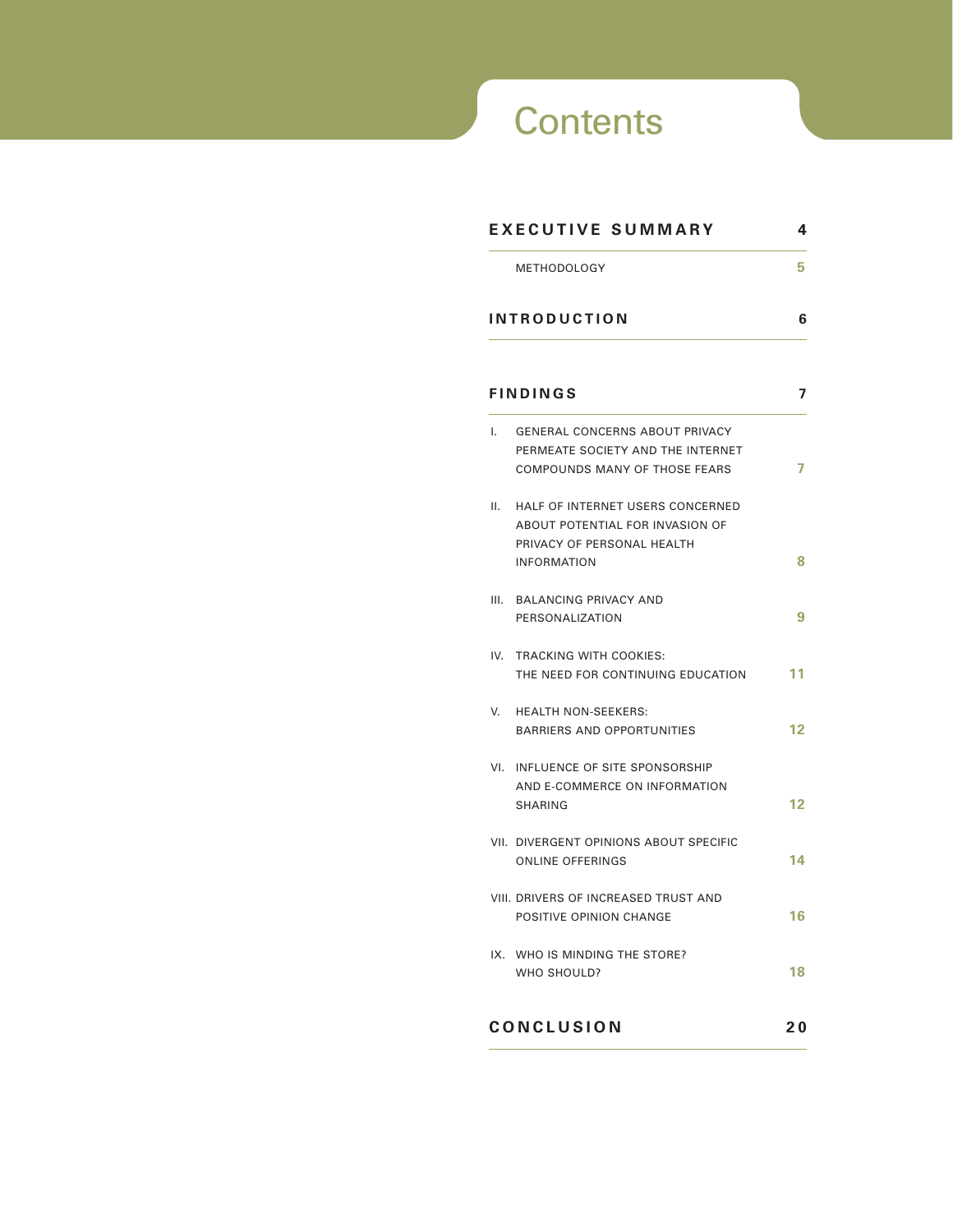# Executive Summary

The *Ethics Survey of Consumer Attitudes About Health Web Sites* demonstrates that the average U.S. Internet user is:

- concerned about the privacy of online health information;
- suspicious of the ethics of many health Web sites;
- uncertain whether personal health data are protected by law; and
- confused about who should regulate Internet health information, or if it should be regulated at all.
- 1. Internet users overwhelmingly do not want their health information shared with anyone else without their consent. Eighty-eight percent of respondents said they would not be willing to submit information if it were to be shared with advertisers or marketers. In fact, they are more concerned about a site sharing information with advertisers than they are about someone hacking into the site and gaining access to their information. There is also a high level of concern about access to personal health information by insurers and employers who might use that information against them.
- 2. Online medical record keeping, even if access is restricted to an individual and his or her physician, is perceived as the greatest threat to individual privacy on the Internet. These numbers are particularly significant, given that these are some of the major services that healthcare companies are trying to expand online.
- 3. Physicians may hold the key to overcoming consumers' fears. Internet health consumers are most likely to trust their physicians, medical institutes, and associations to maintain the privacy of their personal health information. They trust pharmaceutical companies, Web portals, and online drugstores the least. Consumers are more willing to provide information to (and trust the content of) a site that has been recommended by their doctor, or if there is a privacy statement on the site stating that information will not be shared. Paradoxically, while 78 percent of respondents say a privacy statement on a site is a positive influence on their likelihood to use that site, fully two-thirds of all respondents say they "sometimes, rarely, or never" read those privacy statements, nor do they check to see who sponsors the sites that they're using. These data indicate that meaningful privacy policies can have a positive impact on willingness to engage in online health activities. But despite their concern, the majority of Internet users have not yet taken an active role in educating themselves about online security issues.
- 4. People don't know if their privacy is legally protected (a fact mirrored by polls showing most people believe there is a federal law that protects medical records). Further, Internet users are sharply divided over who, if anyone, bears responsibility for regulating health information and services on the Internet.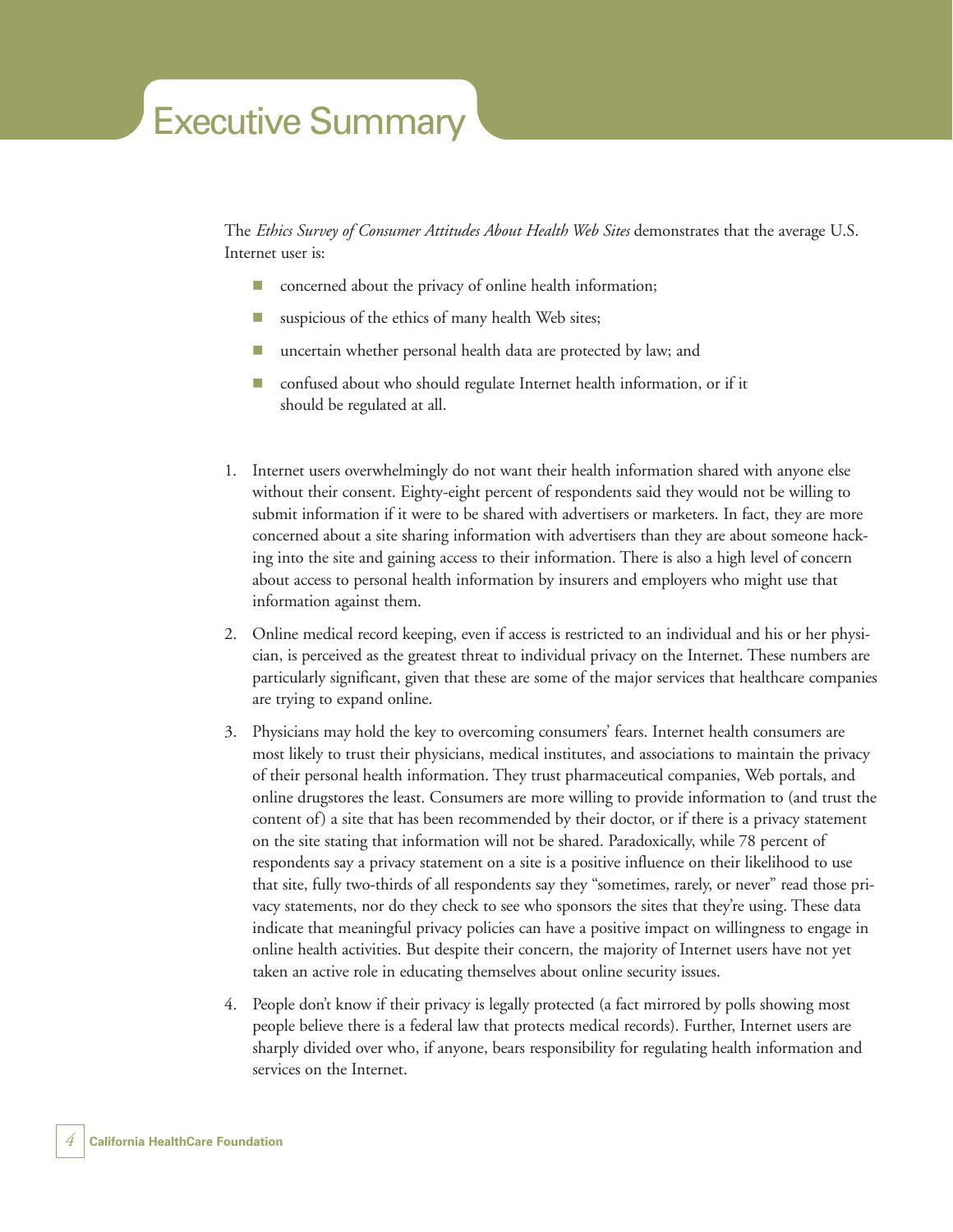5. Seventeen percent of Internet users will not even search for health information online because of privacy concerns. Despite the real risks to privacy posed by the Internet, this statistic hints at a level of concern that may be unwarranted—simply searching for information, without registering or providing other personal information, could be an anonymous activity. This fear may be an impediment to the adoption of services that may provide significant benefits to consumers in the future.

#### **METHODOLOGY**

The California HealthCare Foundation commissioned Cyber Dialogue to conduct a survey to measure U.S. online adults' concerns regarding the ethical conduct of healthcare Web sites and services on the Internet. To meet this objective, Cyber Dialogue surveyed via the Internet a nationally representative sample of 1,009 U.S. online adults age 18 or older. The survey was conducted January 10-17, 2000. All respondents are members of Cyber Dialogue's database of online users. Quotas were established to interview 750 respondents who currently seek health and medical information online and 250 who do not. Respondents were sampled and weighted, based on Cyber Dialogue's *American Internet User Survey (AIUS)*, to reflect nationally known norms for online adults in terms of age, gender, household income, ethnicity, health status, Internet tenure, and whether they use the Internet for health and medical information.

#### **SECOND EDITION**

To further explore the attitudes of minority groups on privacy and online healthcare, Cyber Dialogue fielded the survey a second time from February 22-March 6, 2000. In each of four minority groups—low household income (less than \$25,000 annually), Asian, African American and Hispanic—approximately 200 individuals from Cyber Dialogue's database of online users were surveyed, at least 100 of whom seek online health information. The data from each minority group were weighted, based on Cyber Dialogue's AIUS, to reflect nationally known norms for online adults in that group in terms of age, gender, household income, health status, and whether they use the Internet for health and medical information.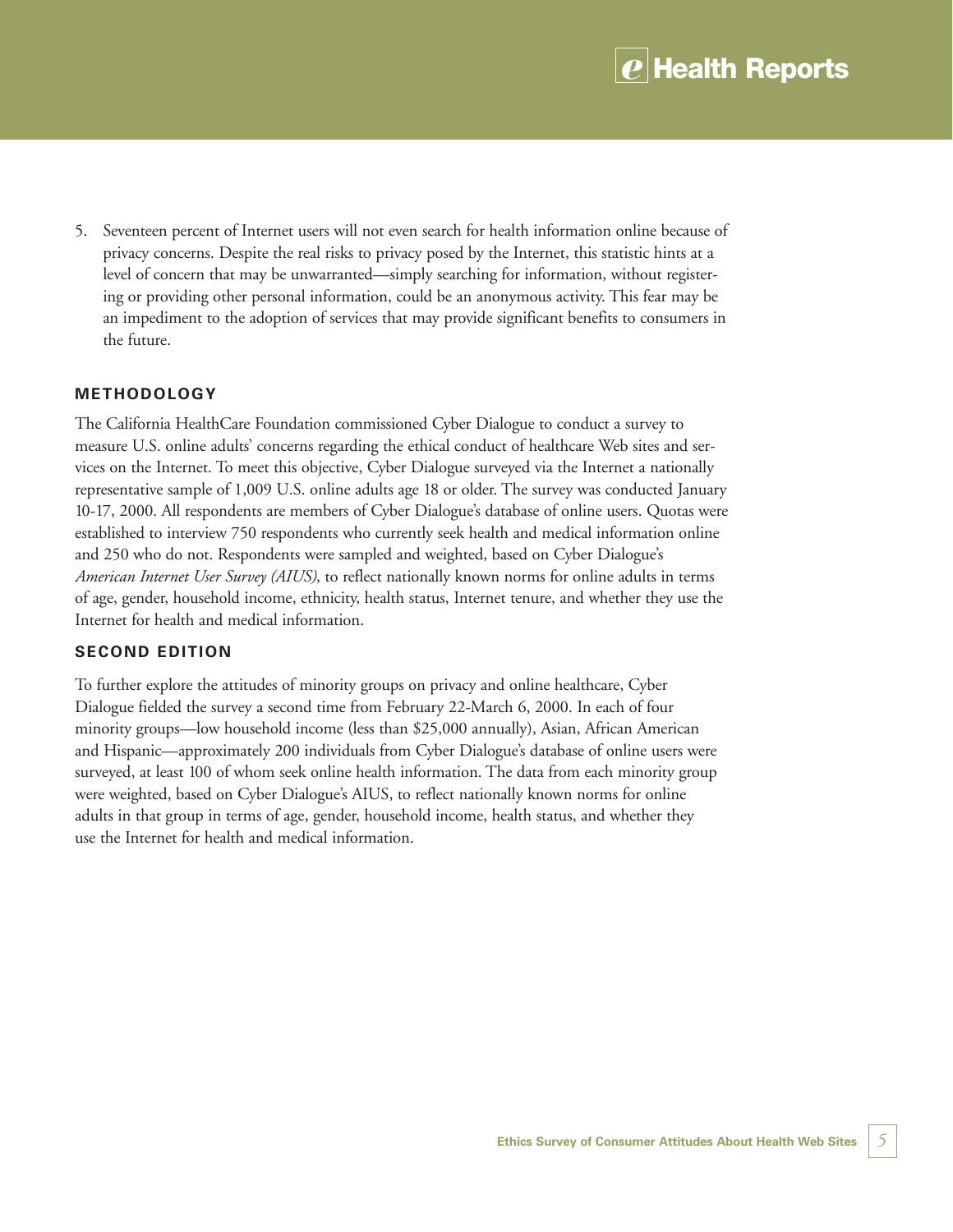### Introduction

HEALTH. PRIVACY. TECHNOLOGY. Each topic on its own has played a central role on the national stage for decades, and each maintains its prominence at the start of the new millennium. With the advent of wider access to the Internet, and the growing promise (or, as portions of this report may indicate, the growing threat) that the convergence of healthcare information, personal information, and Internet-based collection and distribution of both has wrought, the issue of personal privacy as it relates to health matters has never been more important.

As of the end of 1999, some 34.7 million adults in the United States, or 48 percent of all those online, were using the Internet to collect health information—making health and medicine the fourth-most-popular content type online behind news, travel, and weather. The number of online health users continues to grow at twice the rate of the overall online population in the United States and will reach 88.5 million by 2005. Among online adults, Caucasian Americans are significantly more likely to seek health information (49 percent of Caucasian online adults do so) than are African Americans (38 percent), Asian Americans (37 percent), and Hispanics (29 percent). Already, almost 7 million U.S. adults are purchasing health and beauty products online, and almost 3 million are connecting with providers and payers online. Our conservative forecasts suggest that by 2005, more than 40 million U.S. adults will use the Internet for health commerce, and more than 50 million will connect with healthcare professionals online. With the growth of health e-commerce and connectivity, both of which require consumers to share personal health and financial information online, privacy issues surrounding healthcare on the Internet will become increasingly urgent and complex.

The dramatic revolution that has resulted from the array of healthcare-related consumer, connectivity, and e-commerce Web sites poses a series of complicated ethical and legal questions—most of which bewilder the consumer, few of which have been addressed adequately by the institutions upon which the consumer depends for security. The data reported here, collected from in-depth interviews of more than 1,000 Internet users in the United States, point to the urgent need for a thoughtful, thorough, and fair discussion of ways to secure individual privacy, foster strong ethical behavior, and harness the incredible power of the Internet to improve the quality of healthcare for all Americans. By necessity, this discussion must include all concerned parties: traditional healthcare organizations (insurance companies, pharmaceutical manufacturers, hospitals, etc.), Internet health players, appropriate regulatory organizations, and, most important, the individual consumer. The California HealthCare Foundation and the Internet Healthcare Coalition have sponsored this groundbreaking study with the intention that it will spur such a discussion at the national level.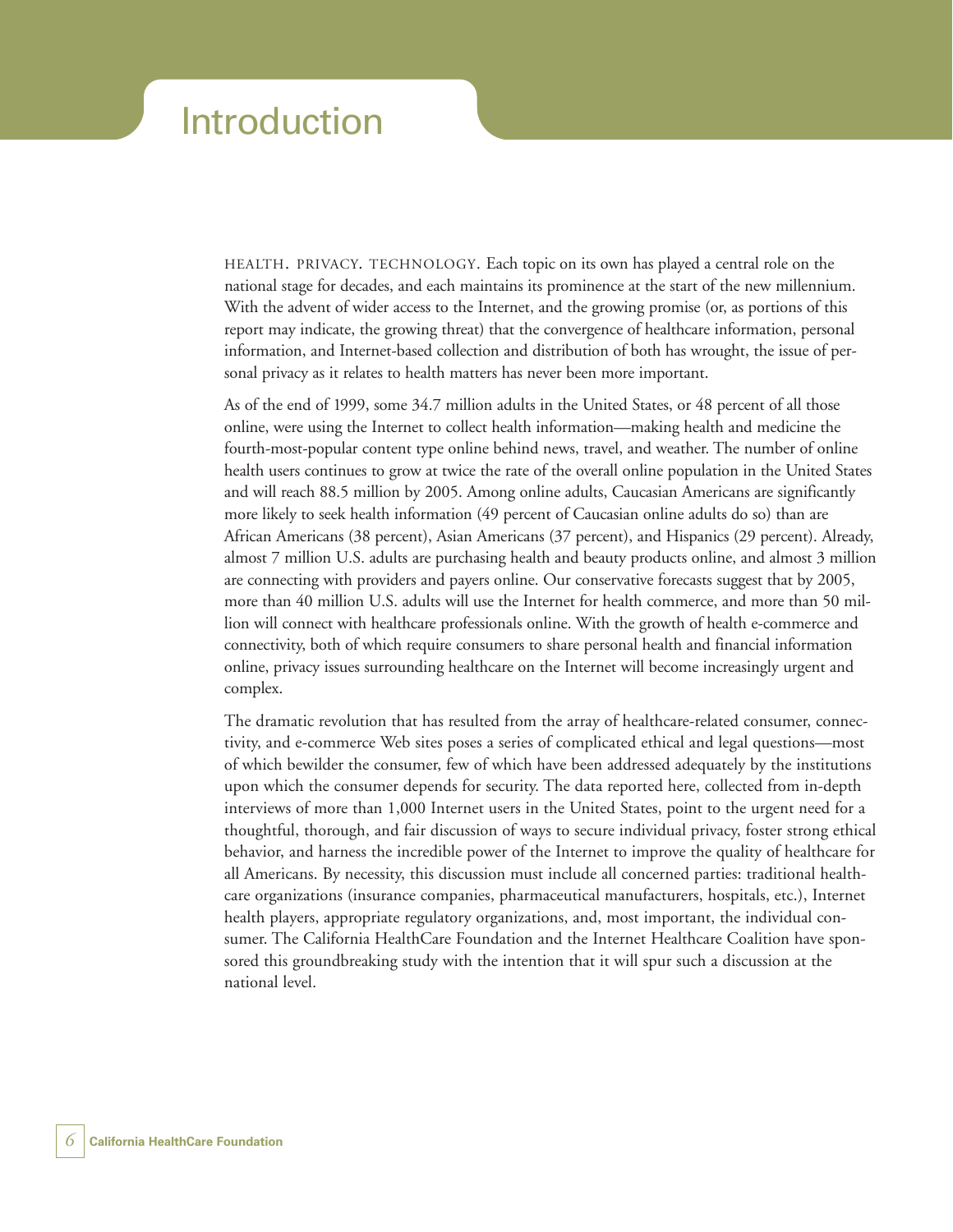

## **Findings**

#### **I. GENERAL CONCERNS ABOUT PRIVACY PERMEATE SOCIETY AND THE INTERNET COMPOUNDS MANY OF THOSE FEARS**

Americans using the Internet are concerned about protection of their privacy not only while online but in their everyday lives and activities. When asked to answer "How concerned are you about the potential for invasion of your personal privacy in the U.S. today?" on a scale from 1 ("not at all concerned") to 5 ("very concerned"), fully 61 percent of all respondents placed their level of concern at 4 or 5. Among seekers of health information on the Internet ("health seekers"), that figure rose to 66 percent.

Among populations that may perceive themselves as more vulnerable to breach of privacy—online health information seekers over 50, online health information seekers with household incomes under \$50,000 per year, and online health information seekers of color—the ratio rose to 72 percent, 71 percent, and 72 percent for each group, respectively. Asian Americans, in particular, show a high level of concern about privacy, with 74 percent concerned or very concerned.

These data show that the ongoing American debate about the scope and sanctity of our perceived right to privacy has extended into the Internet sphere. For example, Figure 1 also shows the majority of respondents—52 percent—are even more concerned about general invasion of privacy occurring on the Internet than by other means, with 49 percent of health seekers sharing that measure of concern. Among Hispanic Americans, this incidence rises to 63 percent (58 percent for health seekers); and among Asian Americans, it increases to a substantial 72 percent (70 percent for health seekers). These numbers indicate unease about privacy even among individuals already comfortable using the Internet to access information and services for themselves and their families.

|                                   | <b>ONLINE ADULTS</b> | <b>HEALTH SEEKERS</b> | <b>NON-SEEKERS</b> |  |
|-----------------------------------|----------------------|-----------------------|--------------------|--|
| <b>Concerned/Very Concerned</b>   |                      |                       |                    |  |
| about personal privacy in general | 61%                  | 66%                   | 59%                |  |
| More concerned about Internet     | 52%                  | 49%                   | 53%                |  |
| Less concerned about Internet     | 8%                   | 12%                   | 6%                 |  |
| Neither more nor less concerned   | 40%                  | 39%                   | 41%                |  |

#### *Figure 1: Concern regarding personal privacy on Internet vs. personal privacy in general.*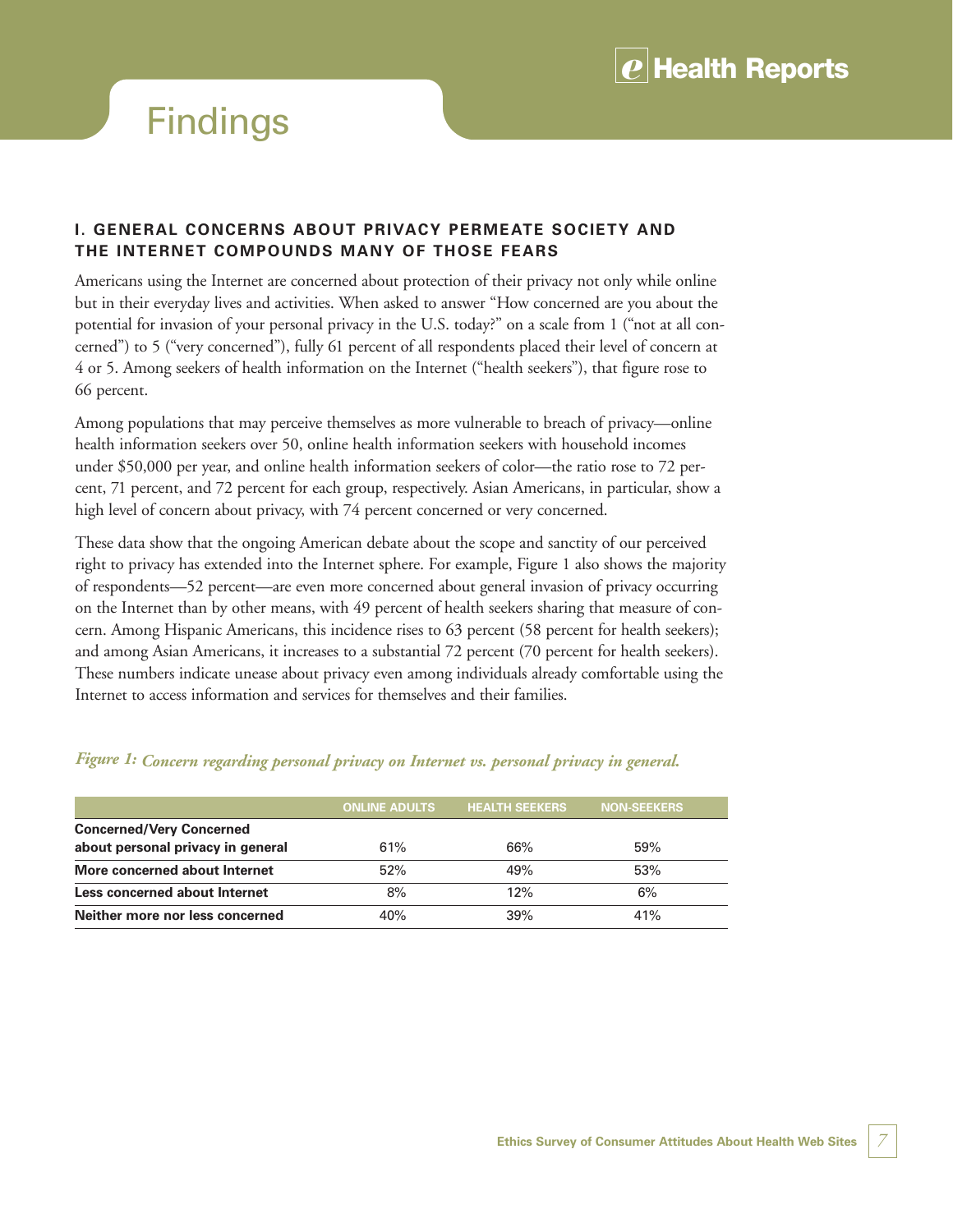#### **II. HALF OF INTERNET USERS CONCERNED ABOUT POTENTIAL FOR INVASION OF PRIVACY OF PERSONAL HEALTH INFORMATION**

When asked specifically about preserving the privacy of health information in the United States (whether online or offline), the survey found similar rates of concern. When questioned about particular types of breaches of privacy, the vast majority of respondents rated themselves "concerned" or "very concerned" about the following three issues. Not surprisingly, those in poor or fair health are more concerned than average about breaches of privacy, especially by employers and insurance companies who they fear could use this information to discriminate.



#### *Figure 2: Three main health privacy issues concern online users.*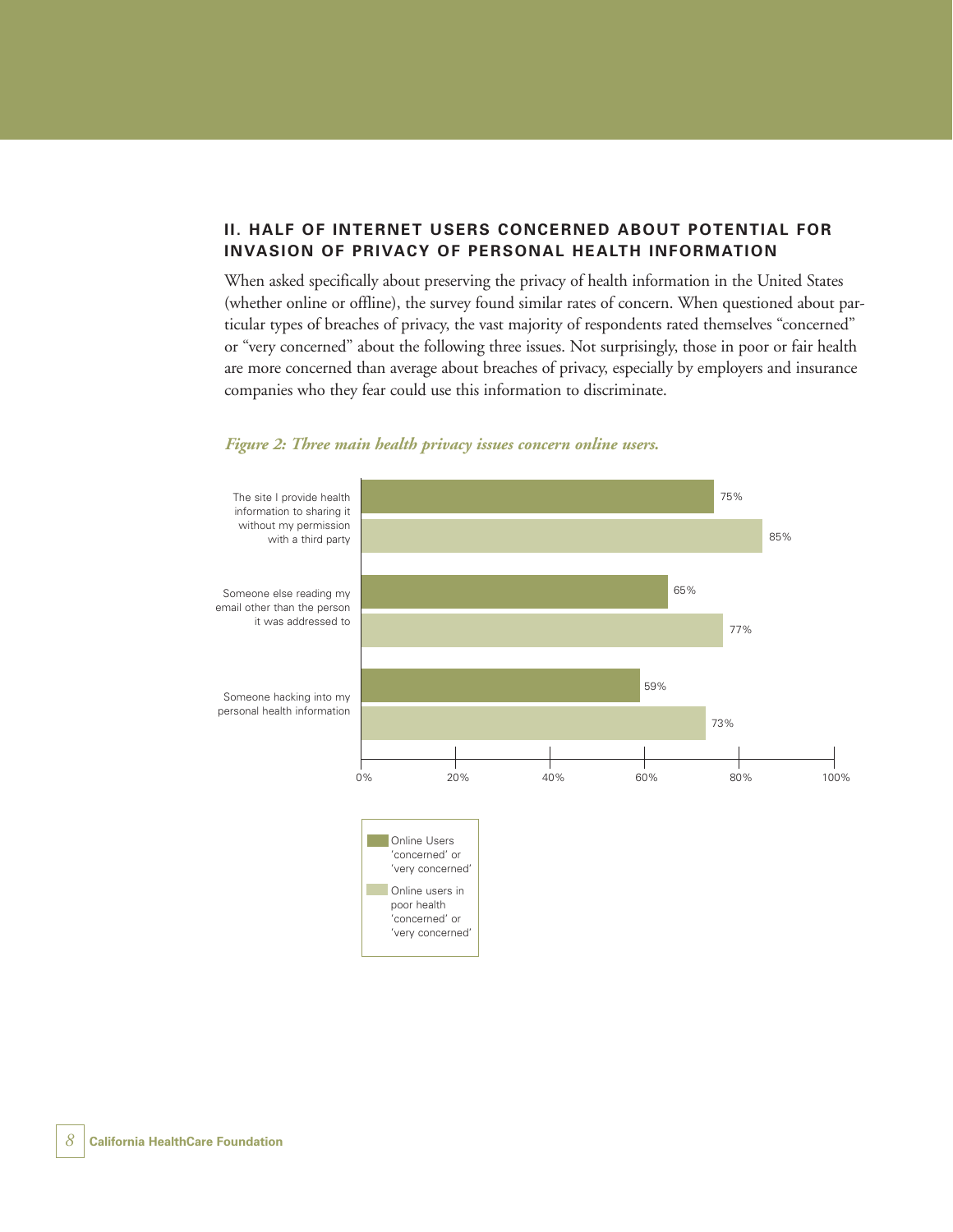

#### **III. BALANCING PRIVACY AND PERSONALIZATION**

This survey confirms the findings of earlier privacy studies conducted by Cyber Dialogue that have shown there is a range of personal information that individuals are willing to share with Internet sites, provided that information is:

- used to enhance the quality of their online experience, and
- not subject to unwarranted or undisclosed sharing or abuse.



*Figure 3: Submitting personal information online is. . .*

Comfort levels with revealing certain types of personal data as part of a site's registration process have grown as the Internet is used more widely. But, as Figure 4 shows, disclosing personal health information still raises concerns, with just 18 percent of all respondents willing to do so in return for a more personalized Web service. This figure compares with acceptance rates for disclosing email addresses, name, and gender, all of which reach well into the 80+ percent range. A person's favorite color (a fact sometimes used by Internet marketers to personalize banner advertisements to make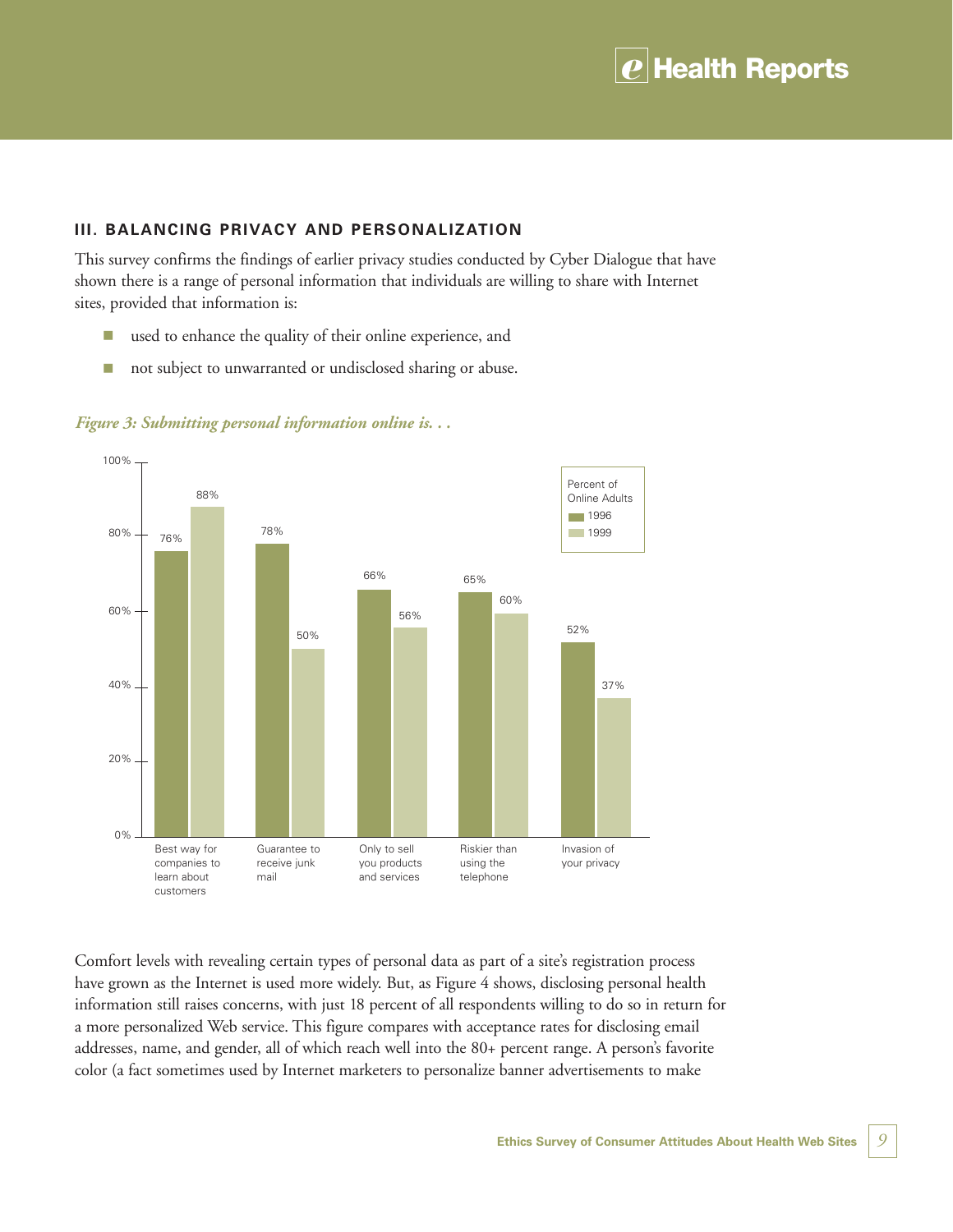them more attractive to individual users) is disclosed willingly by 72 percent of users, address by 55 percent, and ethnicity by 61 percent overall. Among ethnic minorities, an interesting split emerges: While Hispanic-American health seekers are just as likely as the average to disclose their ethnicity, Asian Americans (55 percent) and African Americans (56 percent) are less likely to do so.

|                                     | USERS WILLING TO PROVIDE THIS INFO<br>TO SITE FOR MORE PERSONALIZED SERVICE | <b>USERS OK WITH WEBSITES SHARING</b><br>THIS INFO WITH OTHER SITES,<br><b>COMPANIES, AND ADVERTISERS</b> |
|-------------------------------------|-----------------------------------------------------------------------------|-----------------------------------------------------------------------------------------------------------|
| <b>Email address</b>                | 90%                                                                         | 18%                                                                                                       |
| Gender                              | 87%                                                                         | 27%                                                                                                       |
| Name                                | 82%                                                                         | 15%                                                                                                       |
| <b>Favorite color</b>               | 72%                                                                         | 22%                                                                                                       |
| <b>Ethnicity</b>                    | 61%                                                                         | 18%                                                                                                       |
| <b>Address</b>                      | 55%                                                                         | 8%                                                                                                        |
| <b>Employer</b>                     | 21%                                                                         | 2%                                                                                                        |
| <b>Health information</b>           | 18%                                                                         | 3%                                                                                                        |
| <b>Credit card number</b>           | 11%                                                                         | $0\%$                                                                                                     |
| <b>Promotions you</b><br>respond to | 50%                                                                         | 31%                                                                                                       |
| What ads you click on               | 28%                                                                         | 48%                                                                                                       |
| Products you buy<br>on the site     | 26%                                                                         | 55%                                                                                                       |

*Figure 4: Users willing to provide sites with personal information for more customized service, but don't want that information shared with third parties.*

Only credit card information is more closely guarded than health data: 10.5 percent of all respondents are willing to disclose their credit card numbers in exchange for personalized Web site service. This finding is consistent with previous Cyber Dialogue research from 1999, which found a similarly higher level of vigilance regarding credit card numbers as compared to other personal information.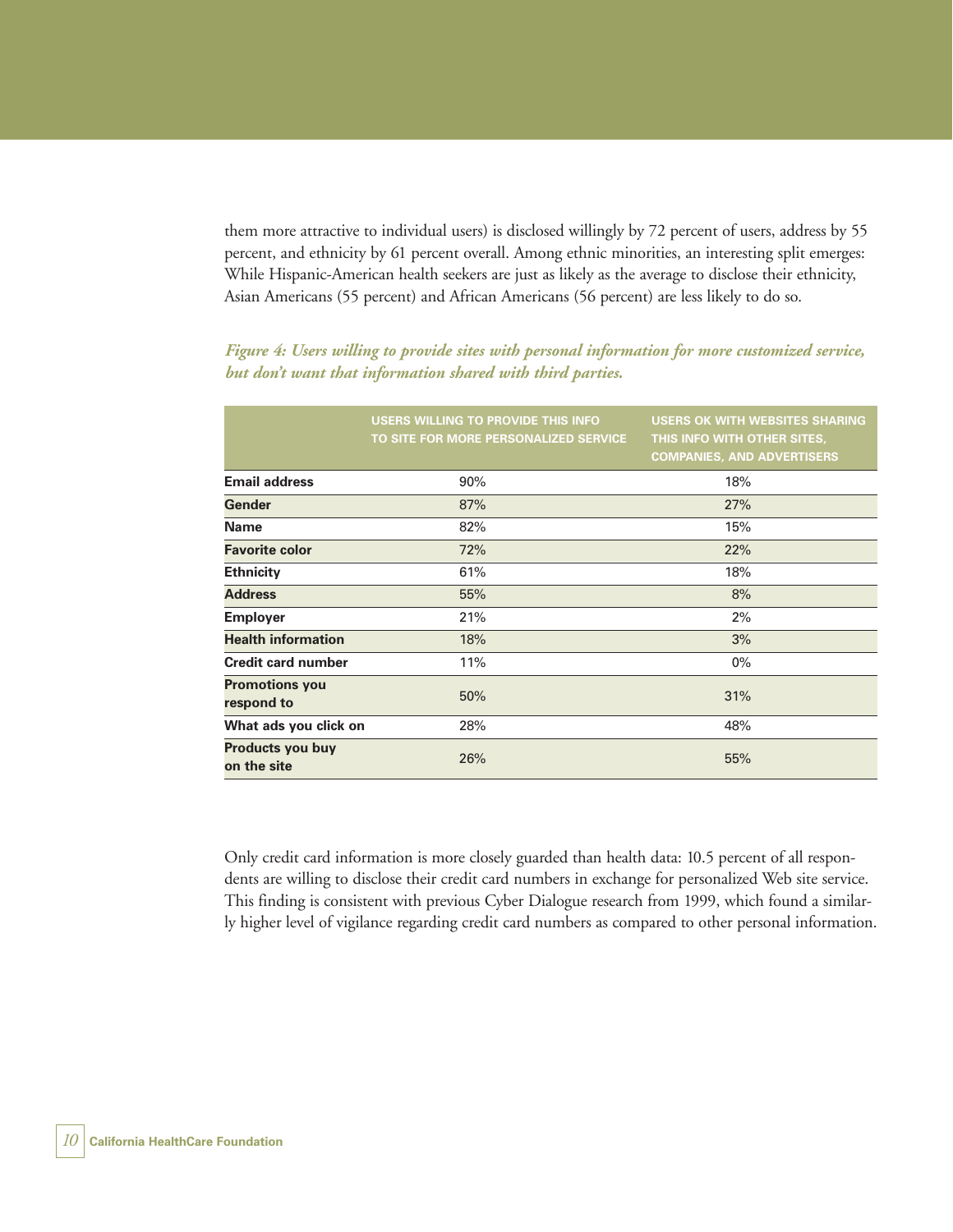|                       | "THE INTERNET POSES A RISK<br><b>TO MY PRIVACY."</b> | "THE INTERNET POSES A RISK TO MY<br><b>CREDIT CARD NUMBER."</b> |
|-----------------------|------------------------------------------------------|-----------------------------------------------------------------|
| <b>Strongly Agree</b> | 9%                                                   | 30%                                                             |
| Agree                 | 33%                                                  | 38%                                                             |

#### *Figure 5: Internet users are protective of their credit card information.*

Source: Cyber Dialogue, 1999

When the survey considered less sensitive information (such as products purchased online, or promotions to which a consumer responded), a majority of those surveyed were comfortable having these types of data points collected without their explicit consent. Opinion changes drastically, however, when users are asked whether it is acceptable for information gathered during the site registration process to be shared with other Web sites, companies, or advertisers. For example, looking again at Figure 4, while 90 percent of those surveyed were willing to give their email address to a site, only 18 percent of respondents said it was acceptable for the site to share that information. Eighteen percent were willing to share health information to register, but just 3 percent were comfortable with those data being shared with a third party. Even the gap in willingness to share one's ethnicity closes in this context; health seekers overall, only 17 percent of whom would share ethnicity information with a third party, are no more likely to do so than the ethnic minority groups surveyed.

#### **IV. TRACKING WITH COOKIES: THE NEED FOR CONTINUING EDUCATION**

Interestingly, the tracking technology referred to as "cookies" (which places an electronic tag on an individual's Internet browser and tracks Web site visits) is well known, at least in the broadest of senses; and the technology is seemingly well accepted by the vast majority of Internet users. Eighty-four percent of all Internet users (and 89 percent of health seekers) are aware of cookies, but only 4 percent of users set their browsers to reject all cookies automatically. (Among African Americans, awareness of cookies drops to 77 percent, and only 2 percent automatically reject them.) On the other hand, there is some confusion in the minds of consumers as to exactly what purpose cookies serve. Twenty-one percent of health seekers feel that a site should not collect any information whatsoever about a visit without gaining the user's explicit permission—this includes pages visited, ads clicked on or products bought on that site. That leaves at least 6 percent of health seekers who keep cookies enabled but oppose the automatic collection of information, signaling a need for further consumer education on the issue. Particularly in the wake of the negative press surrounding DoubleClick's information collection

#### **Good Cookies: Meet Me, Remember Me, Value Me**

A company can use cookies on a site for many valid reasons: security, personalization, marketing, customer service, etcetera. Try surfing the Web with your browser set to reject cookies and see how cumbersome even the easiest of online tasks becomes. Most important, cookies are legitimate tools in understanding how someone uses a particular site to improve his or her experience. Banning all cookies is the equivalent of telling supermarkets that they can't organize their aisles based on the behavior of people in the store or that a storekeeper can't greet a repeat visitor because he or she remembers the customer on a repeat visit. In other words, the early developers of the technology intended cookies to be used as a way to minimize navigational inconveniences and maximize personalization spurred, organically, by online consumer behavior. Individual sites or families of sites still use cookies successfully and ethically in this way.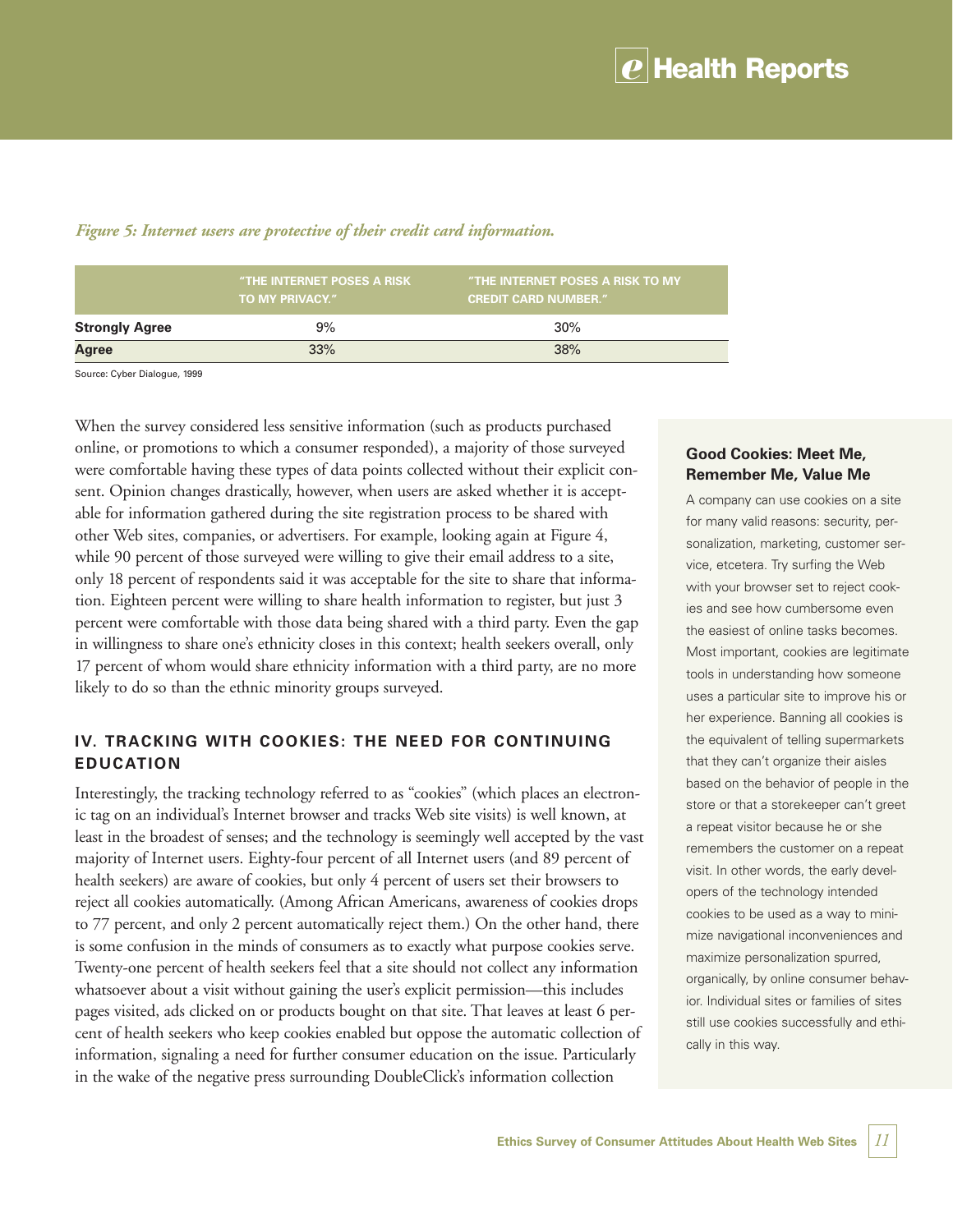#### **Bad Cookies: Tracking Across Sites Through Banner Ad Networks**

Here is a little-known fact about banner ads: They, too, utilize cookies. When a user clicks on a link in a banner ad served by an online advertising network, the click first goes back to the ad network company to make a record of the clicked link. Only then does the ad network's server redirect the user's browser to the advertiser's Web site. An ad network cookie, sometimes referred to as a third-party cookie, belongs to the ad network and operates independently of the host Web site cookie. It operates like a standard cookie, except that data collected by the ad network cookie is sent back to the ad network instead of to the host Web site. These third-party cookies allow an ad network to profile users just as a host Web site cookie does.

But there is an important, if widely ignored, distinction between the use of cookie tracking on a single company's sites versus tracking across unrelated sites. Ad-serving companies are able to connect unrelated sites and overcome the sitespecific nature for which cookies were originally designed. Some ad-serving companies are now connecting this aggregated data with offline demographic and credit card data as well. It is this "connecting of the dots" behind the scenes that can become dangerously invasive. For example, it is possible for a banner ad company to match an article someone is reading on one Web site with a health condition that the person is researching at another health site. What further raises the hackles of privacy advocates is that these cookie profiles are then sometimes linked with third-party consumer databases that contain name, address, date of birth, and more. Reselling disparate data sources connected to form a thorough profile of an individual has the potential to demolish the sanctity of that consumer's personal information.

Sources: California HealthCare Foundation, Report on the Privacy Policies and Practices of Health Web Sites, January 2000; and Kevin Mabley, Privacy vs. Personalization, Part III, Cyber Dialogue, 2000.

practices, which occurred after the first wave of this survey was fielded, consumers will need continuing education on how to separate the appropriate from the inappropriate uses of tracking technologies. The two sidebars should be useful in educating your consumers and partners alike on the truths behind tracking for cookies and banner ads.

#### **V. HEALTH NON-SEEKERS: BARRIERS AND OPPORTUNITIES**

Approximately 37 million U.S. Internet users are not currently using online health information. One-third of health non-seekers cite that they have no need for online healthcare information, either because they consider themselves healthy or simply due to a lack of interest. Privacy and security concerns, cited by 17 percent of non-seekers, represent the greatest barriers to online health usage by otherwise interested individuals: 12 percent attribute their non-seeker status to privacy concerns and 8 percent to security worries. Notably, these percentages differ significantly for the minority groups. Only 6 percent of Hispanic Americans, 7 percent of African Americans, 9 percent of those making less than \$25,000 annually, and 12 percent of Asians attribute their nonseeker status to privacy or security concerns. These groups are more likely than average to prefer information from other sources (often, from their doctors) and to cite a lack of need for online health information. Targeting potential customers who are members of minority groups represents an important element of a successful acquisition strategy.

Non-seekers in general demonstrate high levels of interest in a variety of online health applications, from personalized disease sites (71 percent) to e-mail communication with their doctors (45 percent) to the purchase of prescription drugs (24 percent)—all of which require the submission of personal information. A real opportunity exists to create the gold standards of privacy and security in online healthcare and to educate consumers on the truths behind these issues. Current non-seekers will flock to sites that can promise them a secure, private online experience.

#### **VI. INFLUENCE OF SITE SPONSORSHIP AND E-COMMERCE ON INFORMATION SHARING**

With so many online business models incorporating editorial content, advertising, or commercial sponsorship and e-commerce, the question of how best to ethically combine these somewhat conflicting elements into one site weighs heavily upon the minds of many e-healthcare executives. Our data show that this issue also concerns consumers and affects their willingness to share personal information with a site. Forty-eight percent of health seekers state that knowing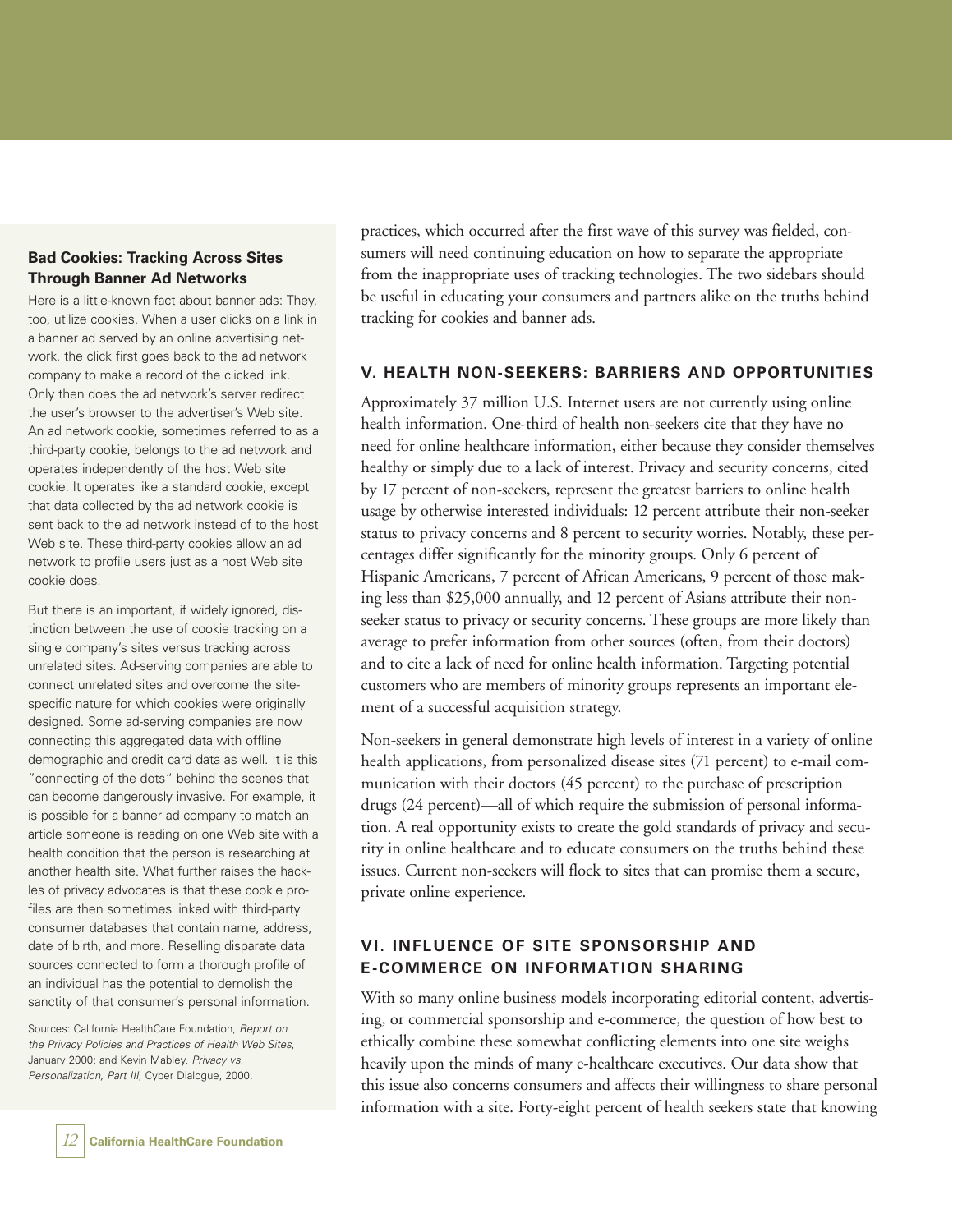### **Health Reports**

a site is sponsored by an insurance company would negatively impact upon their choice to submit personal information to that site, while only 10 percent cite insurance sponsorship as a positive influence. Similarly, pharmaceutical company sponsorship would cause 40 percent of health seekers to think twice before sharing personal information online and would encourage only 18 percent to do so. (Asian-American and African-American health seekers are slightly less likely to be deterred by pharmaceutical and insurance company sponsorship.) Conversely, noting that a site is not trying to sell anything would positively influence information sharing for 67 percent of health seekers and deter sharing for only 4 percent.





Clearly, insurance and pharmaceutical companies will need to fight an uphill battle to gain trust; consumers will require proof that these companies will respect the integrity of their personal information. However, Cybercitizen Health data show that the online experience has changed the brand opinions of more than 40 percent of consumers in seven major categories. In healthcare alone, 8 percent of consumers report having changed their opinion of a brand because of the Internet—a 100 percent gain year-over-year. By leveraging the specific suggestions in the next few sections, pharmaceutical companies, insurance companies, and others can build consumer trust and loyalty. On the e-commerce front, our data reinforce the already clear need for all health sites to separate editorial content from merchandise and advertising. While we believe that the convenience of total disease and wellness management online will ultimately outweigh consumer privacy and security concerns, it is imperative that all health sites incorporating both commerce and content take decisive steps to prove to consumers that they are handling this issue ethically.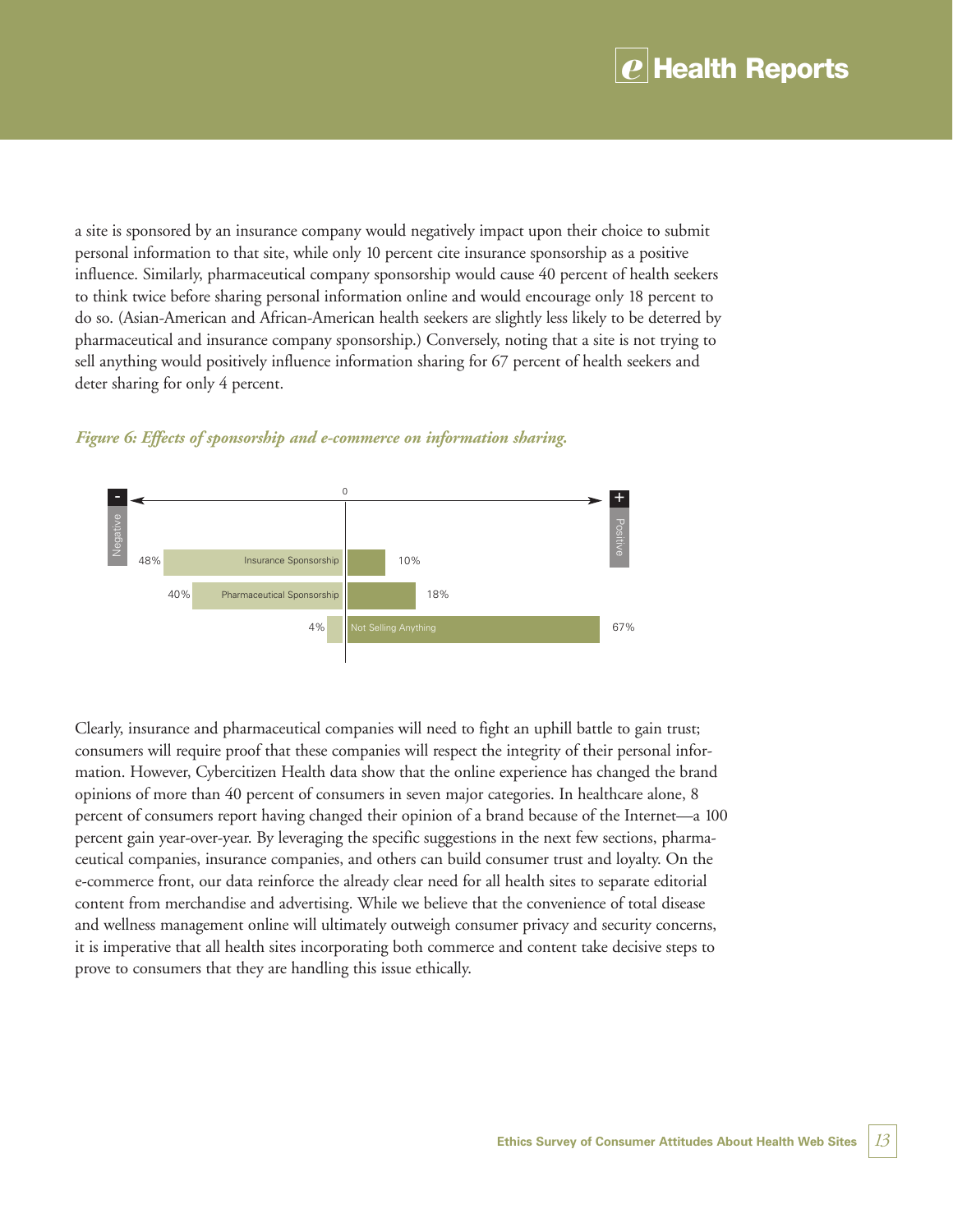

*Figure 7: Brand impacts of the Internet are growing.*

#### **VII. DIVERGENT OPINIONS ABOUT SPECIFIC ONLINE OFFERINGS**

The Internet has the potential to provide a multitude of services to the healthcare consumer, from the timesaving (online health insurance claims processing) to the lifesaving (access to vital health information from any emergency room around the world). When Internet users were asked about this range of possibilities, as well as the desirability and the potential risks of each, they responded with the most divergent opinions found in this survey.

*Figure 8: "Indicate your level of privacy/confidentiality concerns for each of the following healthcare-related online activities."*

|                                                       |                 | <b>WOULD NOT DO</b>       |
|-------------------------------------------------------|-----------------|---------------------------|
| <b>TYPE OF ACTIVITY</b>                               | <b>WOULD DO</b> | <b>BECAUSE OF CONCERN</b> |
| Allow my doctors to have access                       |                 |                           |
| to my personal medical record online                  | 42%             | 40%                       |
| Access my personal medical record online              | 38 %            | 40%                       |
| Have password-protected Internet access to my         |                 |                           |
| medical record in my doctor's office                  | 47%             | 33%                       |
| Sign up for or purchase health insurance online       | 37%             | 27%                       |
| Personalize a health information site by selecting    |                 |                           |
| information to have updated whenever I visit the site | 37%             | 26%                       |
| Purchase or refill prescription drugs online          | 45%             | 25%                       |
| Seek advice online regarding a specific medical       |                 |                           |
| condition from other online patients                  | 51%             | 18%                       |
| Use a secure Web site                                 | 48%             | 17%                       |
| Register at a health-related Web site                 | 43%             | 16%                       |
| Participate in a health-related chat room             | 36%             | 15%                       |
| Purchase a health product other than a prescription   | 53%             | 12%                       |
| Access the latest disease-specific research or news   | 56%             | 3%                        |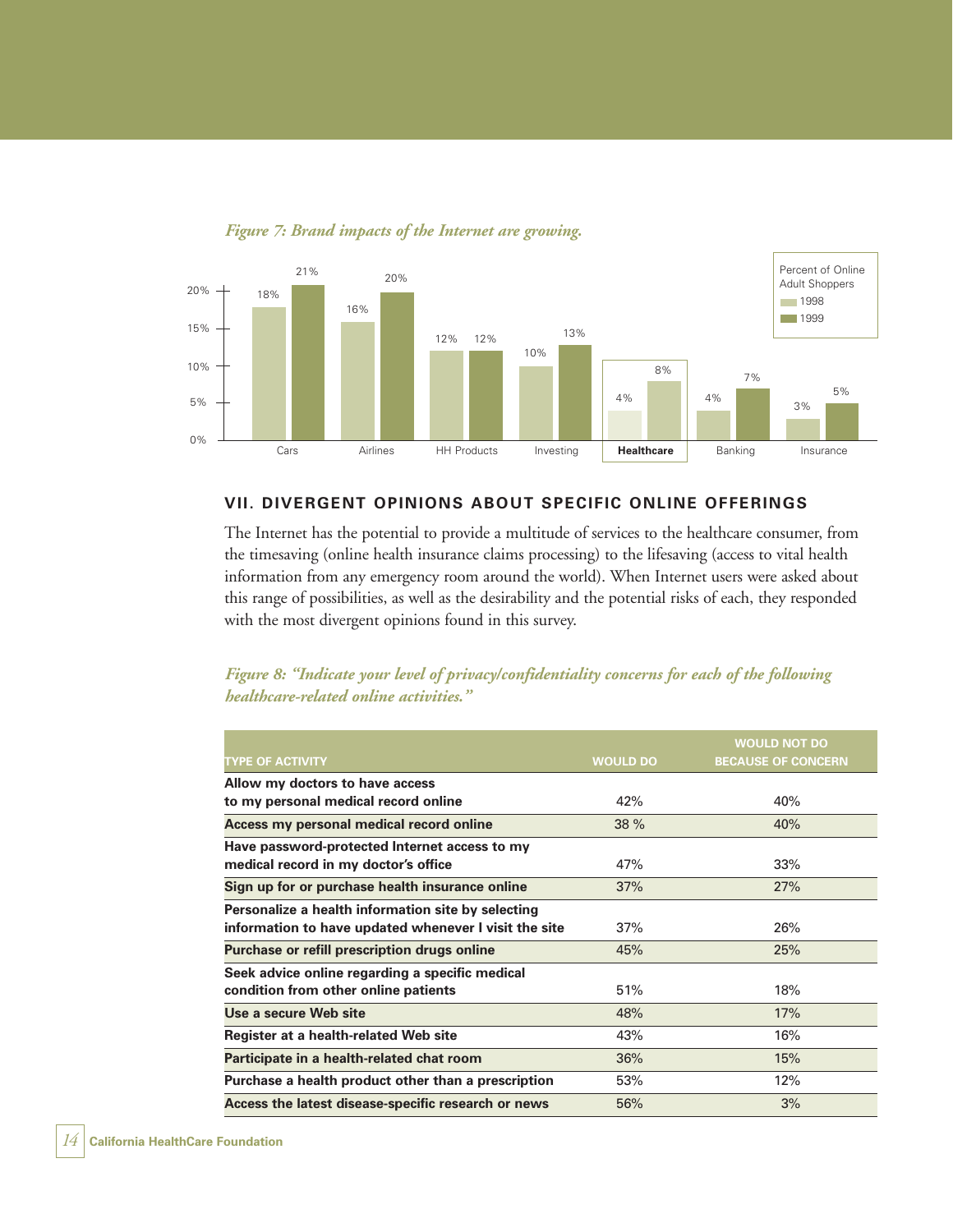### *e* **Health Reports**

In short, the very aspects of Internet-driven healthcare that hold the most promise for improving care delivery are the same aspects that raise the most concern among the public. Online medical record keeping, even if access is restricted to an individual and his or her physician, is perceived as the greatest threat to individual privacy, a fact that will resonate among the many Internet healthcare players planning to offer such services.

Online health seekers are also concerned that insurers could use private personal health data to limit or affect their insurance coverage, or that employers could use such information to limit job opportunities. In fact, many Internet users fear that the mere act of searching for general health-related information online may bring repercussions from insurers and employers. Across the board, individuals in poor or fair health are more likely to report that they would stay away from online healthcare activities due to privacy concerns—at least in part because of the greater potential for abuse of their personal health data by employers and insurers.



#### *Figure 9: Concerns about employer and insurance company access to personal health information.*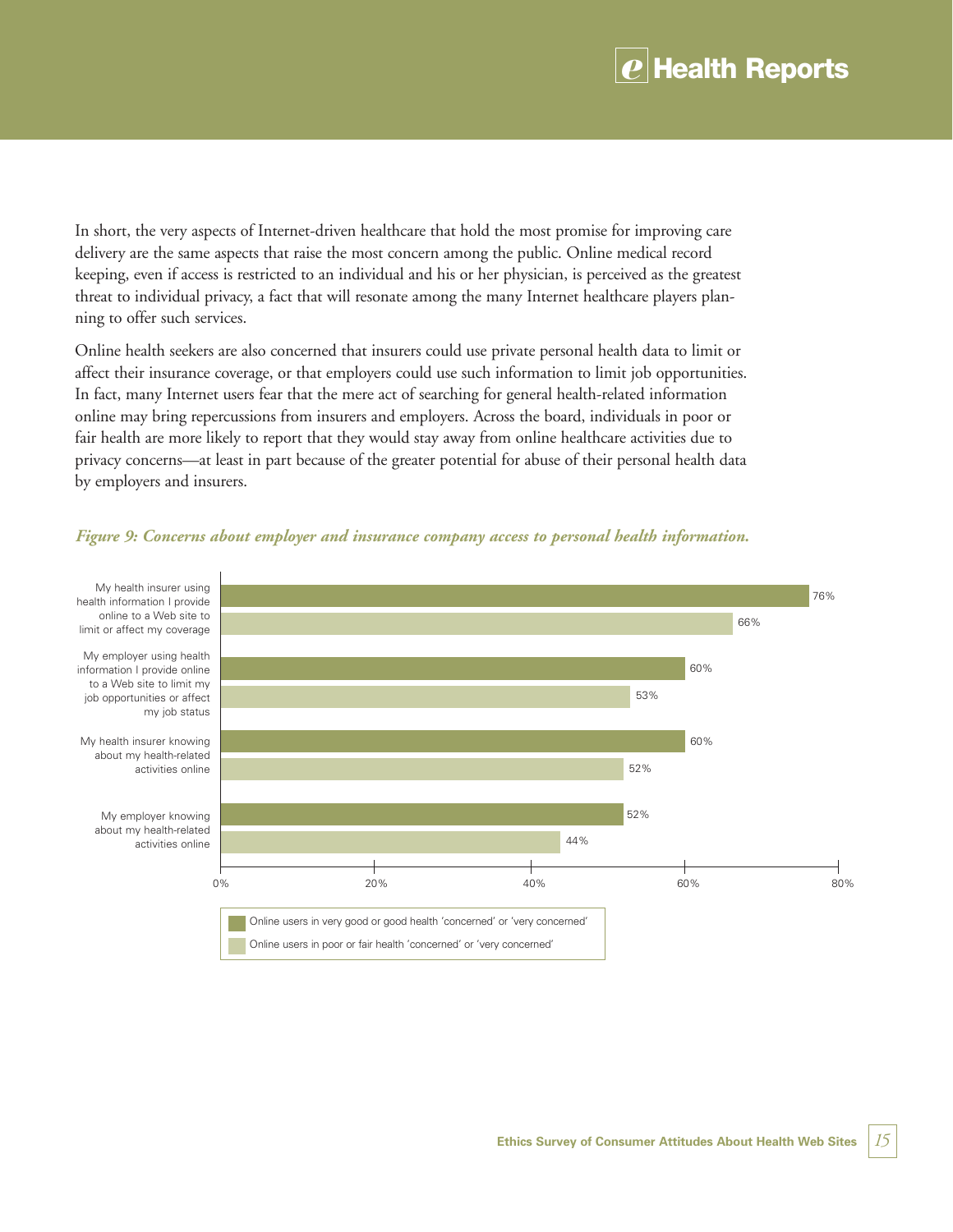#### **VIII. DRIVERS OF INCREASED TRUST AND POSITIVE OPINION CHANGE**

Online users' fears about making personal health information available on the Internet can be assuaged, however. The survey found several measures that, if implemented, could have a distinctly positive impact on users' inclination to release personal health information online. They include physician recommendation; published privacy statements pledging not to share information with advertisers, marketers, and other sites; and individual control over the distribution of information.

#### *Figure 10: Positive drivers of willingness to submit information online.*

|                                                                                                                                        | <b>ALL ONLINE USERS</b> |
|----------------------------------------------------------------------------------------------------------------------------------------|-------------------------|
| Site is recommended by your doctor                                                                                                     | 80%                     |
| Site has published a privacy policy statement that claims<br>information you submit will not be shared with advertisers                | 79%                     |
| Site gives you the opportunity to see who has access<br>to your profile                                                                | 78%                     |
| Site allows you to make choices about the use<br>of your information                                                                   | 78%                     |
| Site has published a privacy policy that claims<br>information you submit will not be shared with<br>other sites or marketing partners | 78%                     |

(These factors are, not surprisingly, similar to those that influence a person's likelihood to trust any given site's content. Research conducted by Cyber Dialogue in 1999 found that a doctor's recommendation of a particular health site's content led 74 percent of online health users to trust the information they found there.)

Conversely, a number of variables can negatively influence consumers' willingness to share personal information; most significantly, linkages that share information with a site's advertisers and marketing partners.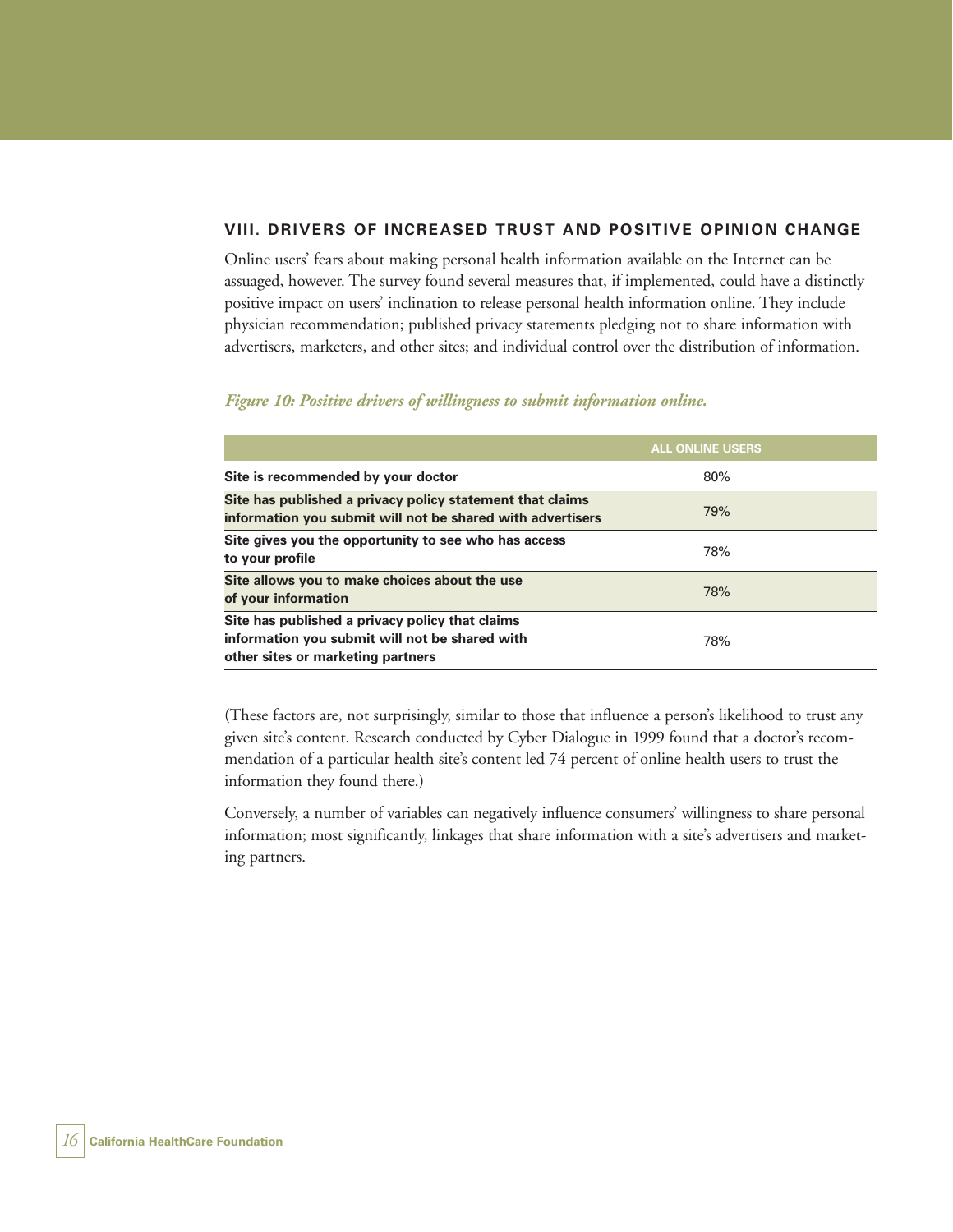|                                                                    | <b>ALL ONLINE USERS</b> |  |
|--------------------------------------------------------------------|-------------------------|--|
| Site shares your profile with its advertiser or marketing partners | 88%                     |  |
| Site automatically collects information about you                  | 79%                     |  |
| Site is sponsored by an insurance company                          | 45%                     |  |
| Site is sponsored by a pharmaceutical company                      | 40%                     |  |
| Site was promoted by national TV ad or television program          | 19%                     |  |

#### *Figure 11: Negative influencers of willingness to share health information online.*

Finally, several factors, including seals of approval from Internet trade groups such as HON and TRUSTe; sponsorship by nonprofit organizations; and the presence of banner advertisements, have no impact—positive or negative—among the majority of respondents. The lack of influence of seemingly disparate factors may point to an increasingly sophisticated ability among online users to discern fact from hype.

#### *Figure 12: Characteristics with no impact on willingness to submit health information online.*

|                                                                      | <b>ALL ONLINE USERS</b> |
|----------------------------------------------------------------------|-------------------------|
| Site has seal of approval from trade groups<br>such as HON or TRUSTe | 53%                     |
| Site is sponsored by a nonprofit organization                        | 52%                     |
| Site is sponsored by patient groups                                  | 50%                     |
| Site is free of banner advertisements                                | 50%                     |
| Site is sponsored by a library or medical librarians                 | 49%                     |

One fact is perfectly clear: Internet users respond favorably to clear, meaningful policies that protect the privacy of personal information. Privacy policies, with proper implementation and strict quality assurance, have the potential to allay consumer fears to a significant degree. Once such policies are developed, though, the public must be made more aware of their existence. Currently, only 14 percent of online health seekers "always" read sites' privacy and ethics statements; 21 percent read them "often"; 36 percent read them "sometimes"; and fully 29 percent "rarely" or "never" review the policies at all.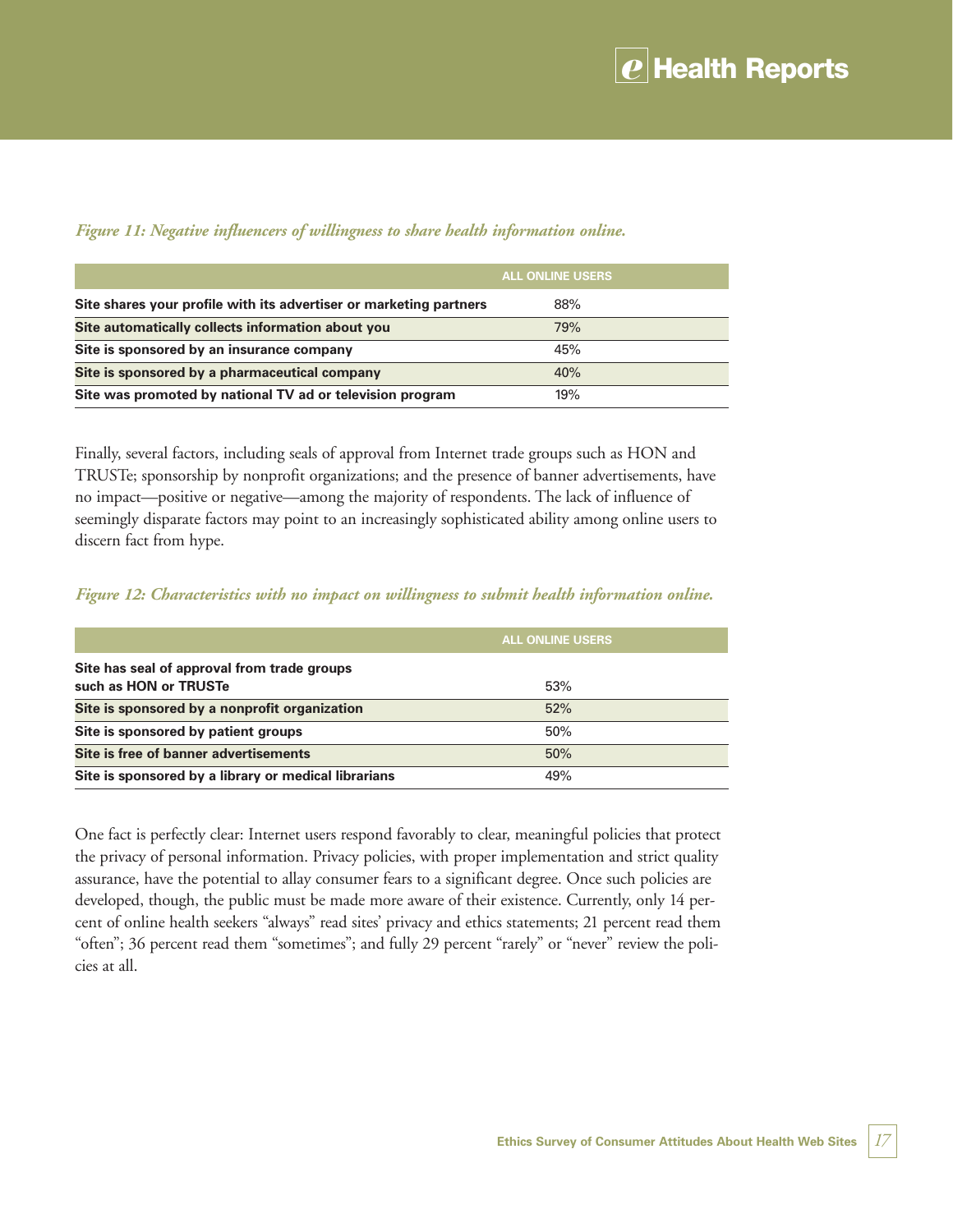#### **IX. WHO IS MINDING THE STORE? WHO SHOULD?**

Despite the firmly held convictions of the majority of American Internet users about the importance of privacy, there is a paradoxical lack of understanding as to whether Internet privacy is protected (if at all), how it should be regulated (if at all), and who should be responsible for any oversight.

When asked if there are current state or federal laws that protect the privacy and confidentiality of personal medical information on the Internet, 70 percent of all online users responded that they did not know. Six percent responded affirmatively and 24 percent responded negatively.

*Figure 13: "Who do you think should be responsible for regulating health sites and the way they use information obtained from visitors?"*

|                                   | <b>ALL ONLINE USERS</b> |  |
|-----------------------------------|-------------------------|--|
| Government                        | 35%                     |  |
| <b>Industry associations</b>      | 20%                     |  |
| <b>Other</b>                      | 6%                      |  |
| Web sites should not be regulated | 8%                      |  |
| Don't know                        | 30%                     |  |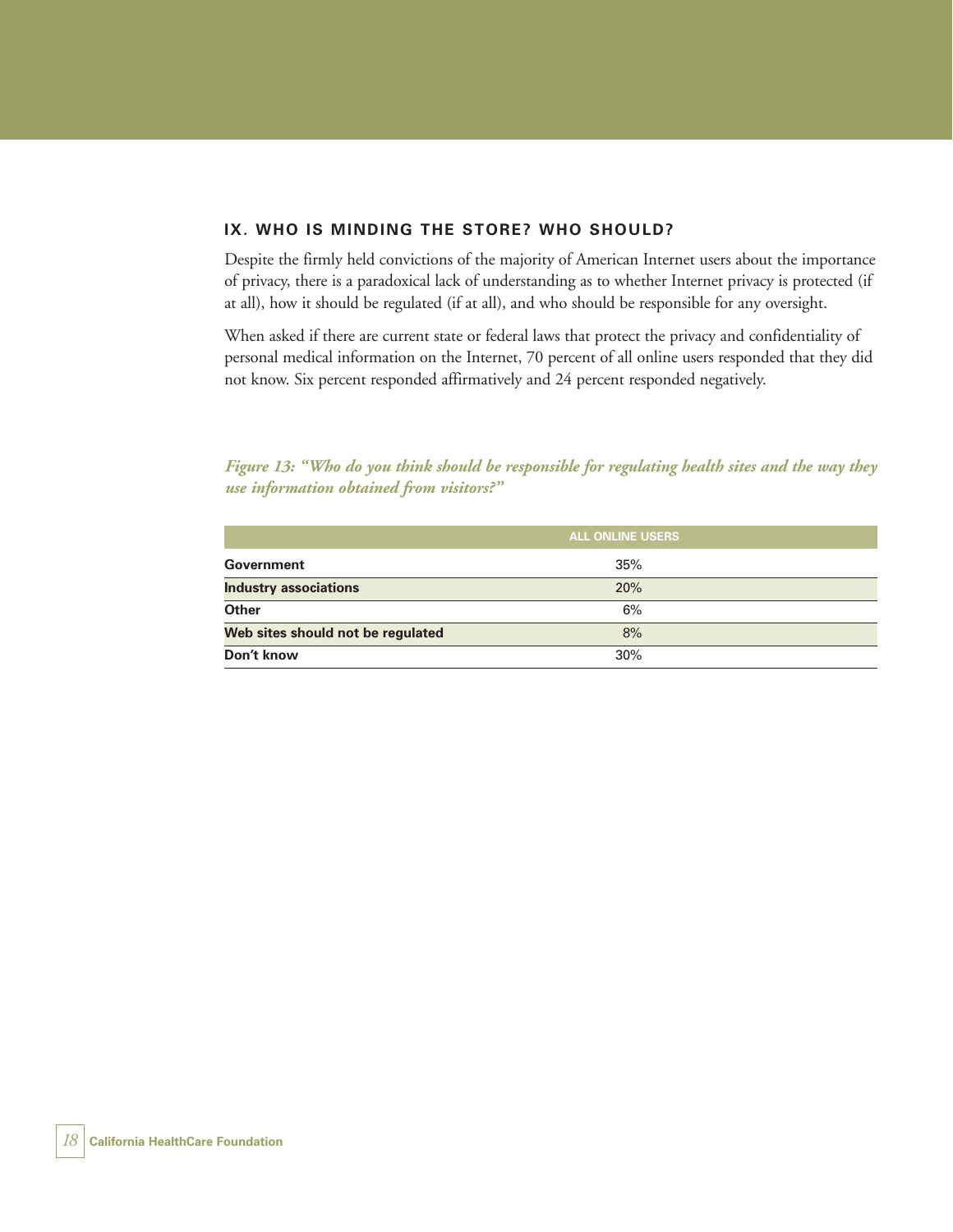## *e* **Health Reports**

When asked which types of sites are *currently* most trusted to keep personal health information private and secure, online health users cited institutes (such as the NIH or CDC) and medical associations (such as the AMA) highest, and Web portals and online drugstores lowest. Most significant about this finding is that not one single type of site was trusted by a majority of respondents.

*Figure 14: Health seekers indicating a moderate or high level of trust that these sites would keep personal information private.*

|                                                  | <b>ONLINE HEALTH SEEKERS</b> |
|--------------------------------------------------|------------------------------|
| Institutes (NIH, etc.)                           | 44%                          |
| <b>Medical associations (AMA, etc.)</b>          | 42%                          |
| <b>Hospitals (Mayo Clinic, etc.)</b>             | 41%                          |
| <b>Disease-specific sites</b>                    | 32%                          |
| <b>Medical-focused sites</b>                     | 32%                          |
| <b>Not-for-profit groups</b>                     | 30%                          |
| <b>Patient-run sites</b>                         | 24%                          |
| Health sections of major media sites (CNN, etc.) | 20%                          |
| Online communities (iVillage, etc.)              | 14%                          |
| <b>Pharmaceutical companies or product sites</b> | 14%                          |
| Portals (Yahoo!, etc.)                           | 14%                          |
| <b>Online drugstores</b>                         | 12%                          |